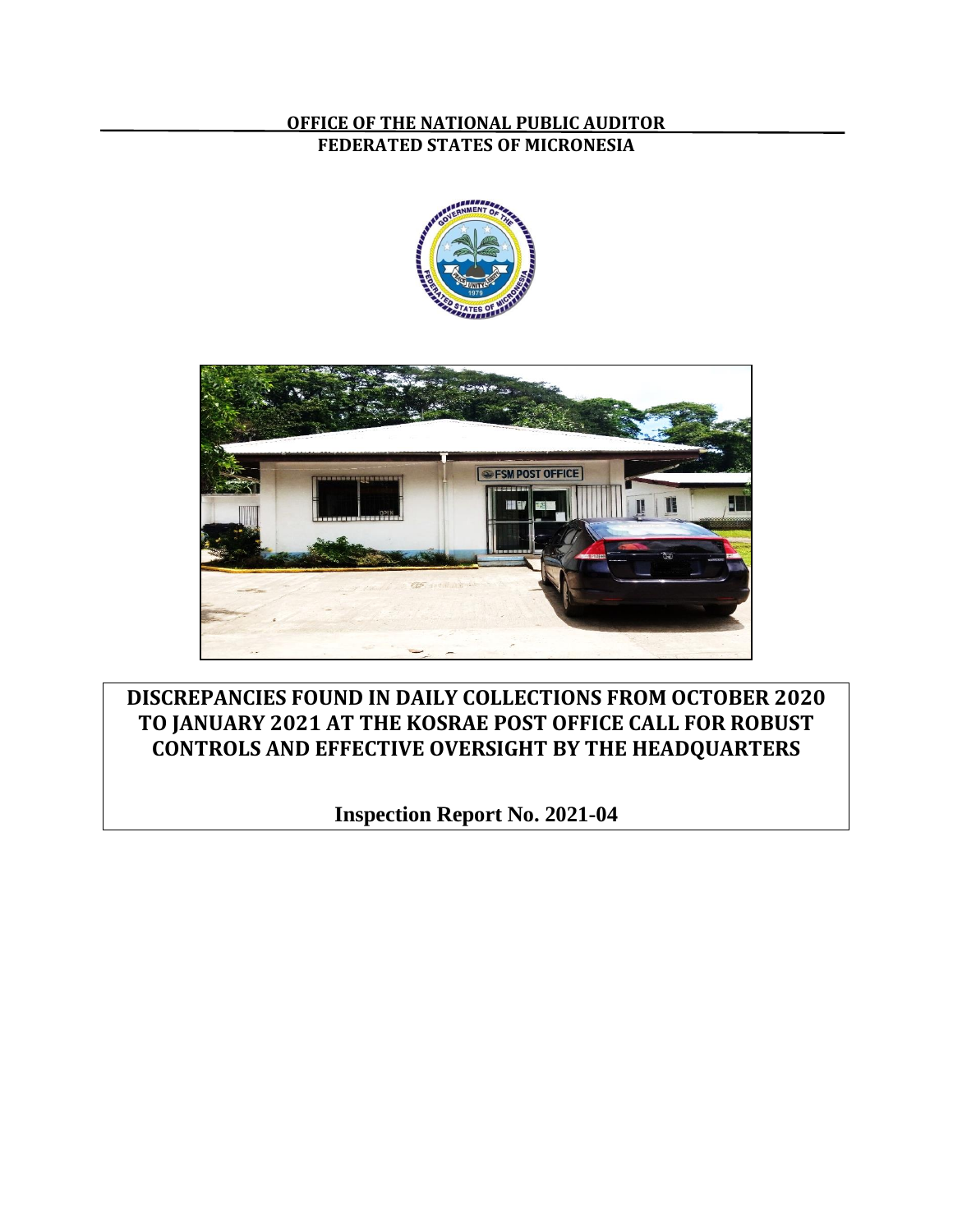

# **FEDERATED STATES OF MICRONESIA**

**Office of The National Public Auditor** P.O. Box PS-05, Palikir, Pohnpei FSM 96941 Tel: (691) 320-2862/2863 Fax: (691) 320-5482 CID Hotline: (691) 320-6768; E-mail: hhainrick@fsmopa.fm

September 21, 2021

His Exellency David W. Panuelo. President Honorable Members of the FSM 22<sup>nd</sup> Congress The Postmaster General **Federated States of Micronesia** 

#### RE: Inspection of the Kosrae Post Office Collections - months of October 2020 to January 2021

We have completed our inspection of the Kosrae Post Office specificically on the daily revenue deposits for the months of October 2020 to January 2021.

This inspection was conducted based on a request by the Acting Postmaster General to review daily deposits for certain months, due to concerns of potential violations of the Financial Management Regulations (FMR 2019 version) requiring deposit of collections no later than the next business day.

Based on our inspection, we concluded that the collections of the Kosrae Post Office were not deposited on time as required by the FSM FMR and there were instances of missing records of collection within our inspection scope under the management of the former Acting State Postmaster who had resigned prior to the start of this inspection. Our review also revealed the need to strengthen and improve the monitoring and oversight function of the Headquarters.

Below is the summary of our findings:

- 1. Kosrae Post Office did not comply with the FMR pertaining to the requirement for depositing the daily collections on the next business day.
- 2. Effective oversight is necessary to ensure compliance to laws and regulations and to prevent financial loss to the National Postal Services.

We had discussed the findings and recommendations with management and requested for management response, which is included in this final report. We appreciate the opportunity to perform this inspection as requested.

Respectfully submitted,

Haser H. Hainrick National Public Auditor

Xc: Governor, Kosrae State Members, Kosrae State Legislature All FSM States Postmasters Secretary, FSM Department of Finance and Administration Acting Public Auditor, Kosrae State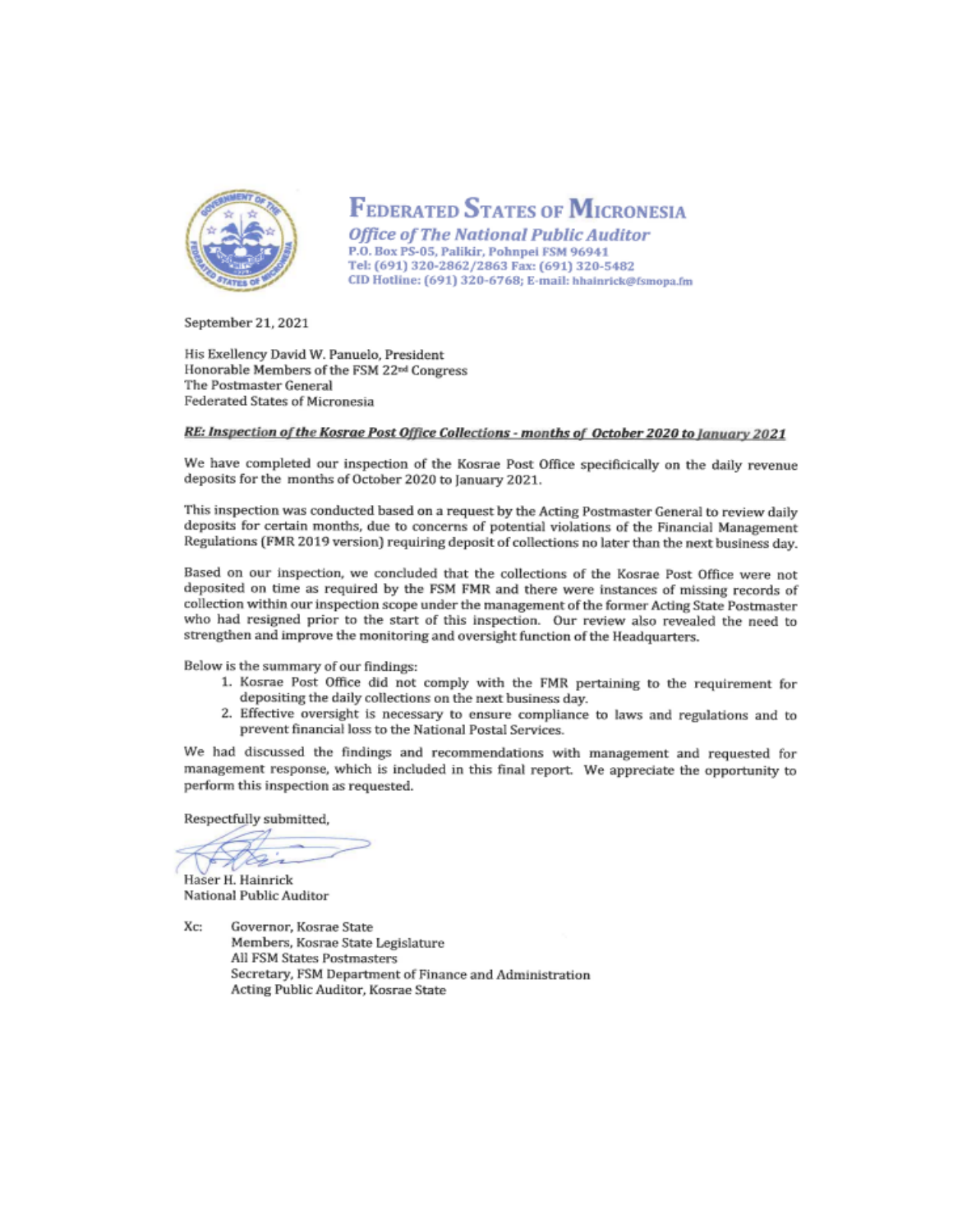# **Table of Contents**

| 1.0<br>1.1                      |                                                                                              |                          |   |  |
|---------------------------------|----------------------------------------------------------------------------------------------|--------------------------|---|--|
| 1.2                             |                                                                                              |                          |   |  |
| 1.3                             |                                                                                              |                          |   |  |
| 1.4                             |                                                                                              |                          |   |  |
| 2.0<br>3.0<br>4.0<br>5.0<br>5.1 | Finding No. 1: Kosrae Post Office did not comply with the FMR pertaining to the requirement  |                          |   |  |
|                                 | 5.1.1                                                                                        | Causes                   | 6 |  |
|                                 | 5.1.2                                                                                        | <b>Potential Effects</b> | 6 |  |
|                                 | 5.1.3                                                                                        | Recommendations          | 6 |  |
| 5.2                             | Finding No. 2: Effective oversight is necessary to ensure compliance to laws and regulations |                          |   |  |
|                                 | 5.2.1                                                                                        | Causes                   | 8 |  |
|                                 | 5.2.2                                                                                        | <b>Potential Effects</b> | 8 |  |
|                                 | 5.2.3                                                                                        | Recommendations          | 9 |  |
| 6.0<br>7.0<br>8.0<br>9.0        |                                                                                              |                          |   |  |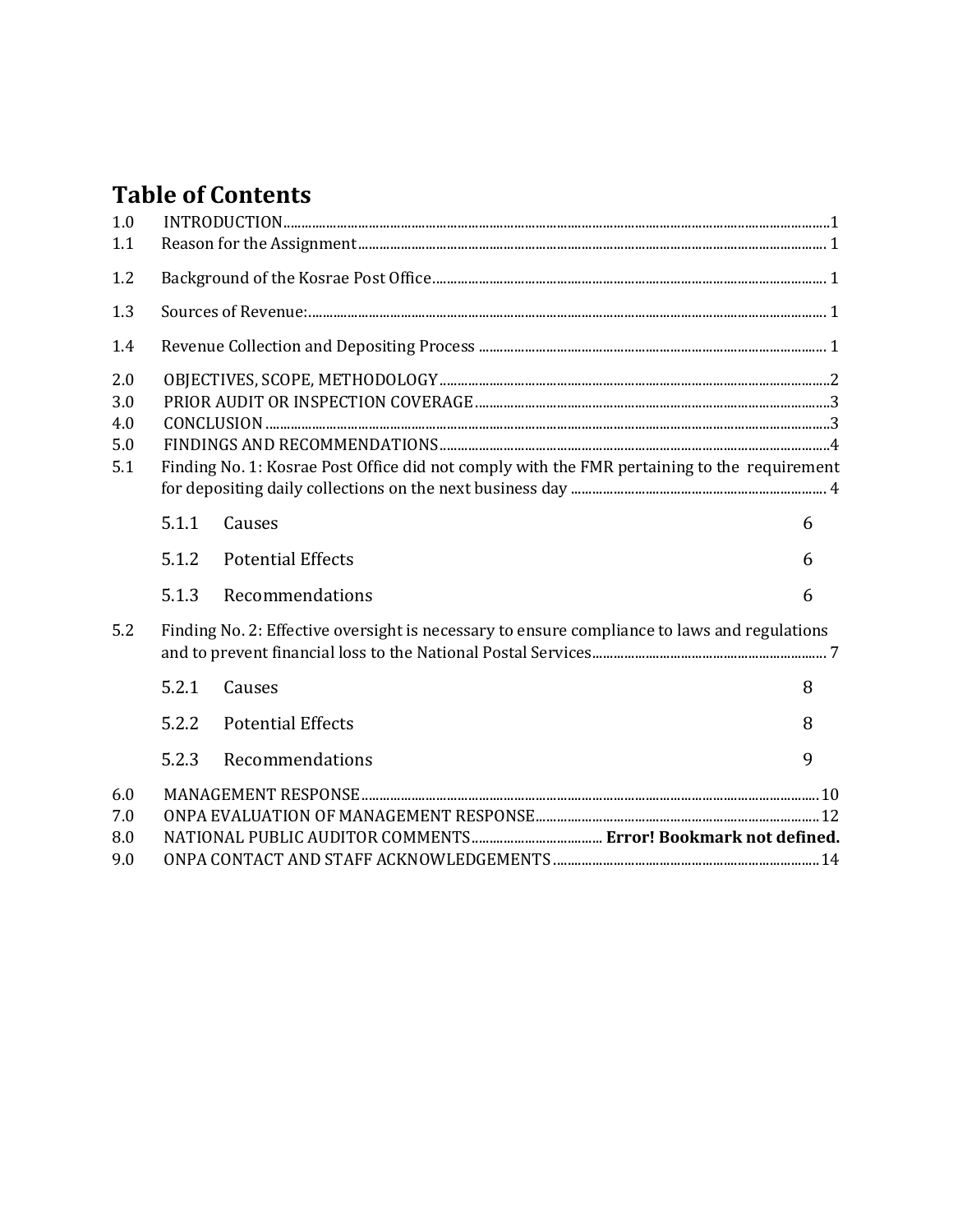## <span id="page-3-0"></span>**1.0 INTRODUCTION**

## <span id="page-3-1"></span>**1.1 Reason for the Assignment**

The Acting Postmaster General had requested for a review of the Kosrae Post Office operations, specifically on the daily collections for the months of November 2020 to January 2021, due to concerns of violations of the Financial Management Regulations (FMR 2019 version) requiring deposit of collection no later than the next business day.

## <span id="page-3-2"></span>**1.2 Background of the Kosrae Post Office**

Kosrae State Post Office as a branch of the National Postal Services of the Federated States of Micronesia (FSM), an independent agency of the FSM National Government, is governed by Title 39 of the FSM Code (cited as the National Postal Service Act). Similar to the Headquarters (HQ) that is located in Pohnpei, the Kosrae Post Office also uses the Financial Management Regulation (FMR) to guide its daily revenue collection processes and others.

The Post Office is under the supervision of a State Postmaster who serves under the authority of the Postmaster General and is responsible for managing the daily operations. There are currently four employees manning the Kosrae Post Office; the State Postmaster, two (2) Postal Clerks and a Clerk Aide. Recently, a new Postmaster was appointed in February 2021 following the resignation of the former Acting Postmaster.

The Kosrae Post Office is located in Tofol. Opening hours are from 8:00a.m. to 5:00p.m. on Monday to Wednesday and on Friday, with customer window servicing from 9am to 4pm. Thursday mornings are dedicated for picking up packages at the airport and sorting of mails at the Post Office before they open for customer service at 1:00pm. The Post Office currently serves an estimated population of  $6,744$ <sup>1</sup> (Note: Kosrae state had recorded a population of  $6,610$ <sup>2</sup> during the last census in 2010).

## <span id="page-3-3"></span>**1.3 Sources of Revenue:**

Revenue sources for the Kosrae Postal Office include sales from postal stamps and miscellaneous sales which include vacuum packing (vacuum machine was out of order during our review), box rentals, empty cardboard boxes, and key replacements.

Sales from postal stamps are deposited into the Revolving Fund account and the other type of revenues are deposited into the FSM General Fund account. Both of these accounts are located at the FSM Department of Finance & Administration.

## <span id="page-3-4"></span>**1.4 Revenue Collection and Depositing Process**

The Postal clerks are responsible for collecting all revenues and manually logging all services that are provided to each customer on a daily basis. At the end of each business day, the clerks record their end sale collections using the 1412B (form used by the clerks to record the amount collected for each type of revenue source and the worth of stamps remaining in the cashbox for the next business day) and submit to the State Postmaster.

<sup>1</sup> <https://www.fsmstatistics.fm/wp-content/uploads/2020/10/Population-Projections-2020-2025-1.xlsx>

<sup>&</sup>lt;sup>2</sup> https://www.fsmstatistics.fm/wp-content/uploads/2019/02/PopHseK\_details.xlsx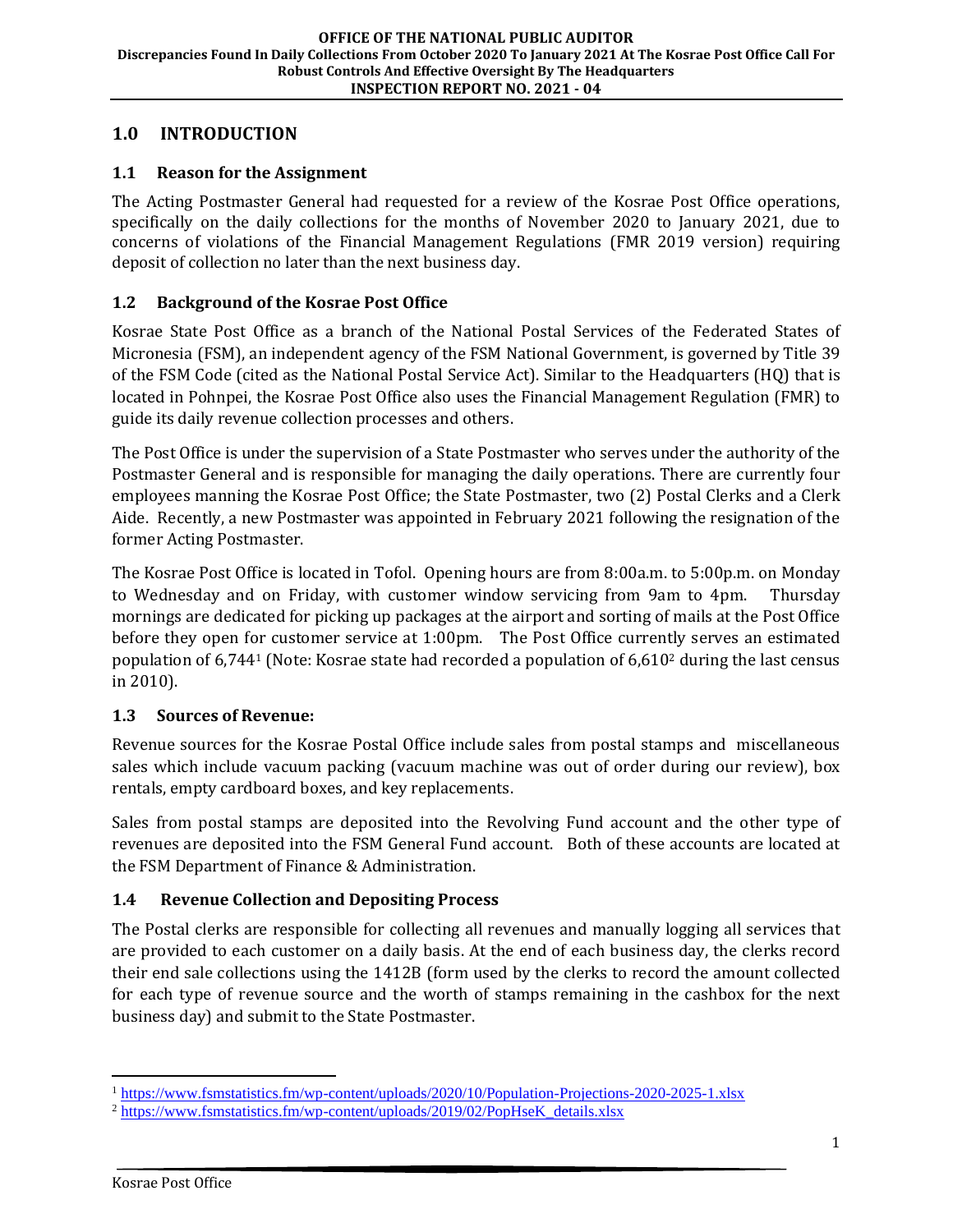Based on the 1412B prepared by the two (2) Postal Clerks, the Postmaster reviews and prepares the consolidated deposit for that day. The Postmaster then consolidates the end sales records in the 1412B form and fills the 1412A form (form used by the Postmaster when recording the total sales of the state Post Office for the day and total worth of stamps remaining in the Clerk's Cash box). Postmaster then prepares the Cash Summary Report. The cash collected on a particular day should be deposited at the FSM Treasury field office (in Kosrae) on the next business day.

# <span id="page-4-0"></span>**2.0 OBJECTIVES, SCOPE, METHODOLOGY**

## **2.1 Objective**

The primary objective of this inspection was to confirm and identify the contributing factors to the delays in the deposits of daily collections by the Kosrae Post Office to the FSM Treasury field office from October 2020 to January 2021.

## **2.2 Scope**

The inspection scope covered the months of October 1, 2020 to January 31, 2021 at the Kosrae Post Office.

We conducted this inspection pursuant to the authority vested in the National Public Auditor as codified under Chapter 5, Title 55 of the FSM Code which states in part as the following:

*"The Public Auditor shall inspect and audit transactions, accounts, books and other financial records of very branch, department, office agency, board, commission, bureau, and statutory authority of the National Government and of other public legal entities, including, but not limited to, States, subdivisions thereof, and non-profit organizations receiving public funds from the National Government".*

## **2.3 Methodology**

We conducted this inspection in accordance with the quality standards for inspections and evaluations issued by the Council of the Inspectors General on Integrity and Efficiency (CIGIE). Those standards require that we plan and perform the inspection to obtain sufficient, appropriate evidence to provide a reasonable basis for our findings and conclusions based on our inspection objective.

The following were carried out to confirm and identify the contributing factors to the delay of the deposits of daily collections by the Kosrae Post Office to the FSM Treasury field office in Kosrae for the months of October 2020 to January 2021:

- 1. reviewed and assessed all information and records (Appropriation laws and other relevant laws, regulations, revenue collections, deposits and support documents) pertaining to the scope of the inspection.
- 2. communicated with the key personnel at the Headquarters (HQ) and the Kosrae Post Office.
- 3. carried out a walkthrough to understand the collection process from receiving to depositing and identified the cause of the delay in the deposits.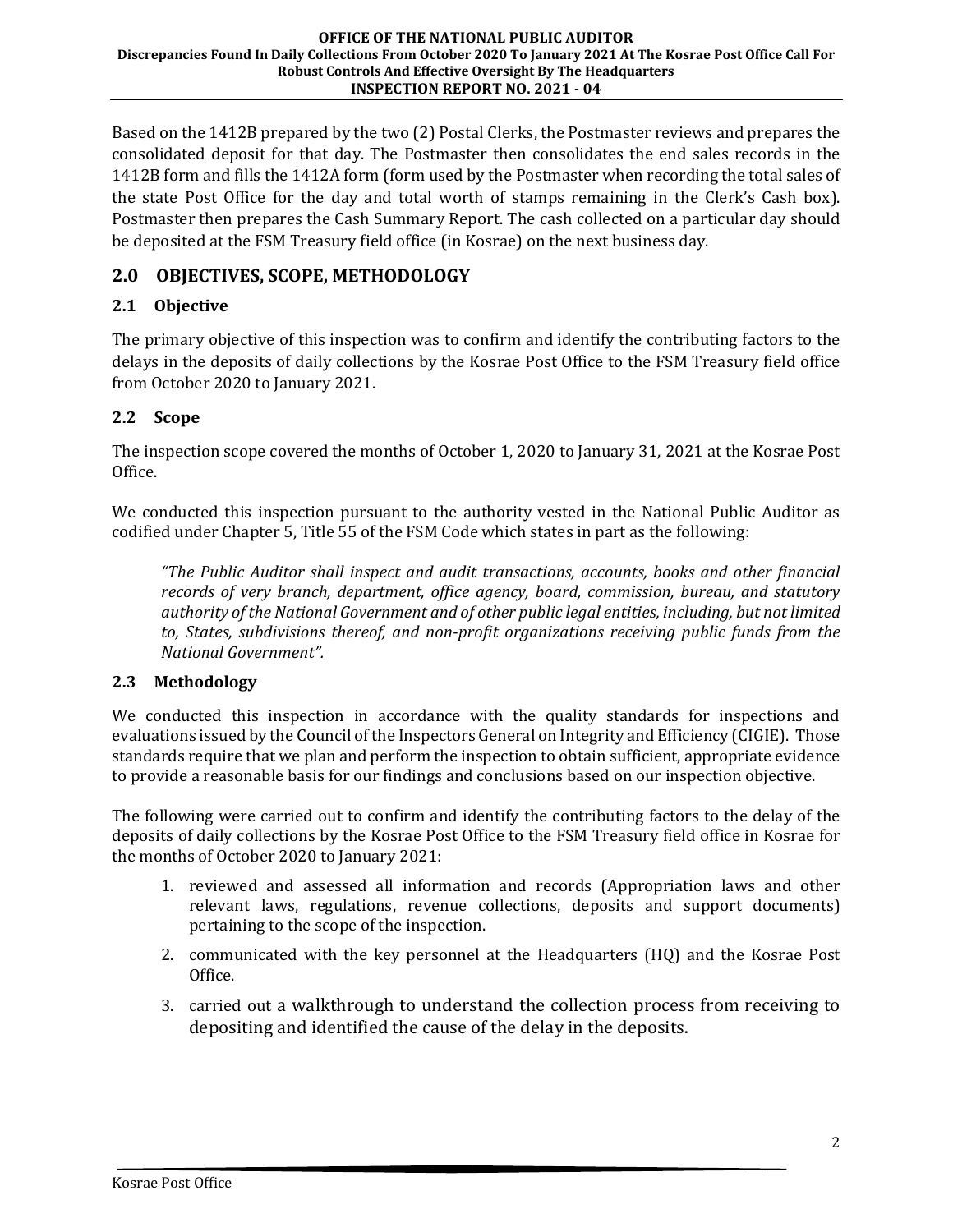## <span id="page-5-0"></span>**3.0 PRIOR AUDIT OR INSPECTION COVERAGE**

This is the first inspection of the Kosrae Post Office conducted by the Office of the National Public Auditor.

## <span id="page-5-1"></span>**4.0 CONCLUSION**

Based on our inspection, we concluded that the Kosrae Post Office did not deposit their daily collections on a timely basis as required by the FSM FMR and there were instances of missing collection records within our review scope under the management of the former Acting State Postmaster who had resigned prior to the start of this inspection.

Our review also revealed the need to strengthen and improve the monitoring and oversight function of the Headquarters, not only to Kosrae post office but to all FSM States post offices.

Below is the summary of our findings:

- 1. Kosrae Post Office did not comply with the FMR pertaining to the requirement for depositing the daily collections on the next business day.
- 2. Effective oversight is necessary to ensure compliance to laws and regulations and to prevent financial loss to the National Postal Services.

The findings and recommendations are discussed in detail in the following pages.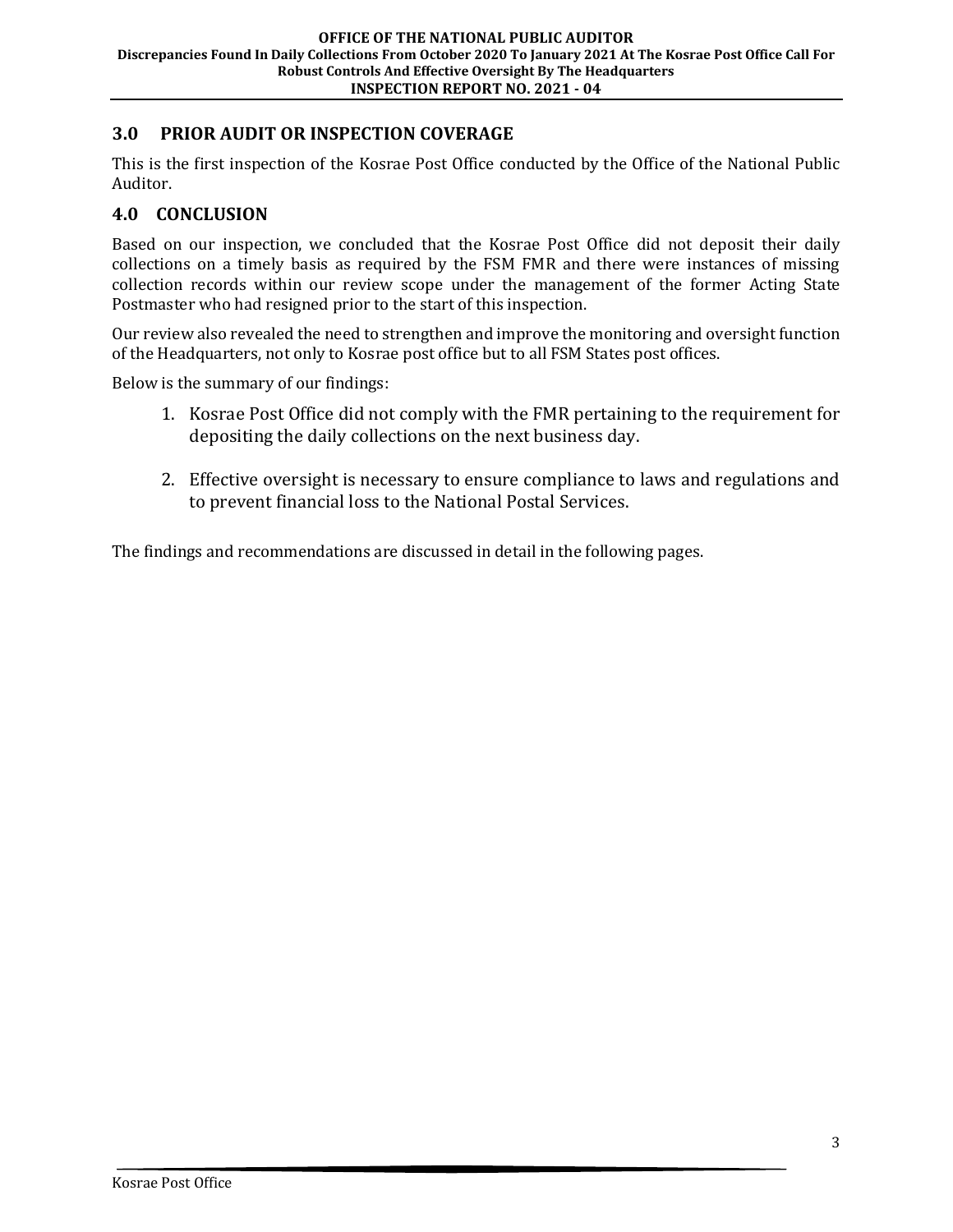## <span id="page-6-0"></span>**5.0 FINDINGS AND RECOMMENDATIONS**

## <span id="page-6-1"></span>**5.1 Finding No. 1: Kosrae Post Office did not comply with the FMR pertaining to the requirement for depositing daily collections on the next business day**

According to Section 4.1 of the FSM Financial Management Regulation (FMR) on revenue collection and receipting by any Government agency, it states: "

*1) Unless otherwise specified by FSM law, all public monies raised or received by any FSM Government Agency shall:*

 *a) be tendered to the FSM Treasurer or only upon the prior approval of the Secretary, deposited in an Approved Depository Account:* 

*i) not later than the close of business on the day said moneys are received;*

*ii) provided, however, that if said moneys are received by an FSM Government Agency after the close of business, or*

*iii) on a non-business day, they shall be so tendered to the FSM Treasurer or so deposited in an Approved Depository Account not later than the close business on the next business day. "*

Based on our review of revenue collections for the months of October 2020 to January 2021, we noted that daily sales for the Kosrae Post Office were not deposited in accordance to the requirement of the FMR as illustrated i[n Table 1.](#page-6-2) Daily deposits are normally made at the FSM Treasury field office.

In addition, we could not determine that all deposits were made because of missing records/documentation on certain business days (Refer t[o Table 2](#page-7-0) for details). There were also daily sales reported by the Kosrae Post Office to the National Postal Service Headquarters (HQ); however, we could not find any supporting documents for the amount reported.

| No. | Date of Sale                | <b>Total</b><br><b>Collection</b><br><b>Reported</b><br>to HO | <b>FSM</b><br><b>Field</b><br><b>Treasury</b><br><b>Office</b><br>Cash Receipt<br>٠<br>Date | Cash<br>Receipt<br>No. | <b>Deposited</b><br><b>Amount</b><br>per<br>the<br>Cash<br>Receipt | Number of<br><b>Days</b><br><b>of</b><br><b>Delay</b><br><b>of</b><br><b>Deposit</b> |
|-----|-----------------------------|---------------------------------------------------------------|---------------------------------------------------------------------------------------------|------------------------|--------------------------------------------------------------------|--------------------------------------------------------------------------------------|
| 1.  | 12<br>Monday,<br>Oct. 2020  | \$621, 61                                                     | Friday, 16 Oct. 2020                                                                        | 22772                  | \$621.61                                                           | 4 days                                                                               |
| 2.  | 13<br>Tuesday,<br>Oct. 2020 | \$242.85                                                      | Friday, 16 Oct. 2020                                                                        | 22772                  | \$242.85                                                           | 3 days                                                                               |
| 3.  | Wednesday,<br>14 Oct. 2020  | \$80.55                                                       | Friday, 16 Oct. 2020                                                                        | 22772                  | \$80.55                                                            | 2 days                                                                               |
| 4.  | Wednesday,<br>21 Oct. 2020  | \$469.10                                                      | Monday, 26 Oct. 2020                                                                        | 22788                  | \$469.10                                                           | 3 days                                                                               |
| 5.  | Monday, 26<br>Oct. 2020     | \$198.40                                                      | Wednesday, 28 Oct. 2020                                                                     | 22798                  | \$198.40                                                           | 2 days                                                                               |
| 6.  | Wednesday,<br>4 Nov. 2020   | \$1,062.71                                                    | Wednesday, 28 Oct. 2020                                                                     | 22815                  | \$1,062.71                                                         | 3 days                                                                               |
| 7.  | Thursday, 5<br>Nov. 2020    | \$218.25                                                      | Monday, 9 Nov. 2020                                                                         | 22815                  | \$218.25                                                           | 2 days                                                                               |
| 8.  | Tuesday, 10<br>Nov. 2020    | \$466.75                                                      | Monday, 16 Nov. 2020                                                                        | 22827                  | \$1,713.05                                                         | 4 days                                                                               |

<span id="page-6-2"></span>**Table 1: Delay in Deposits of Daily Collection to the FSM Treasury Field Office.**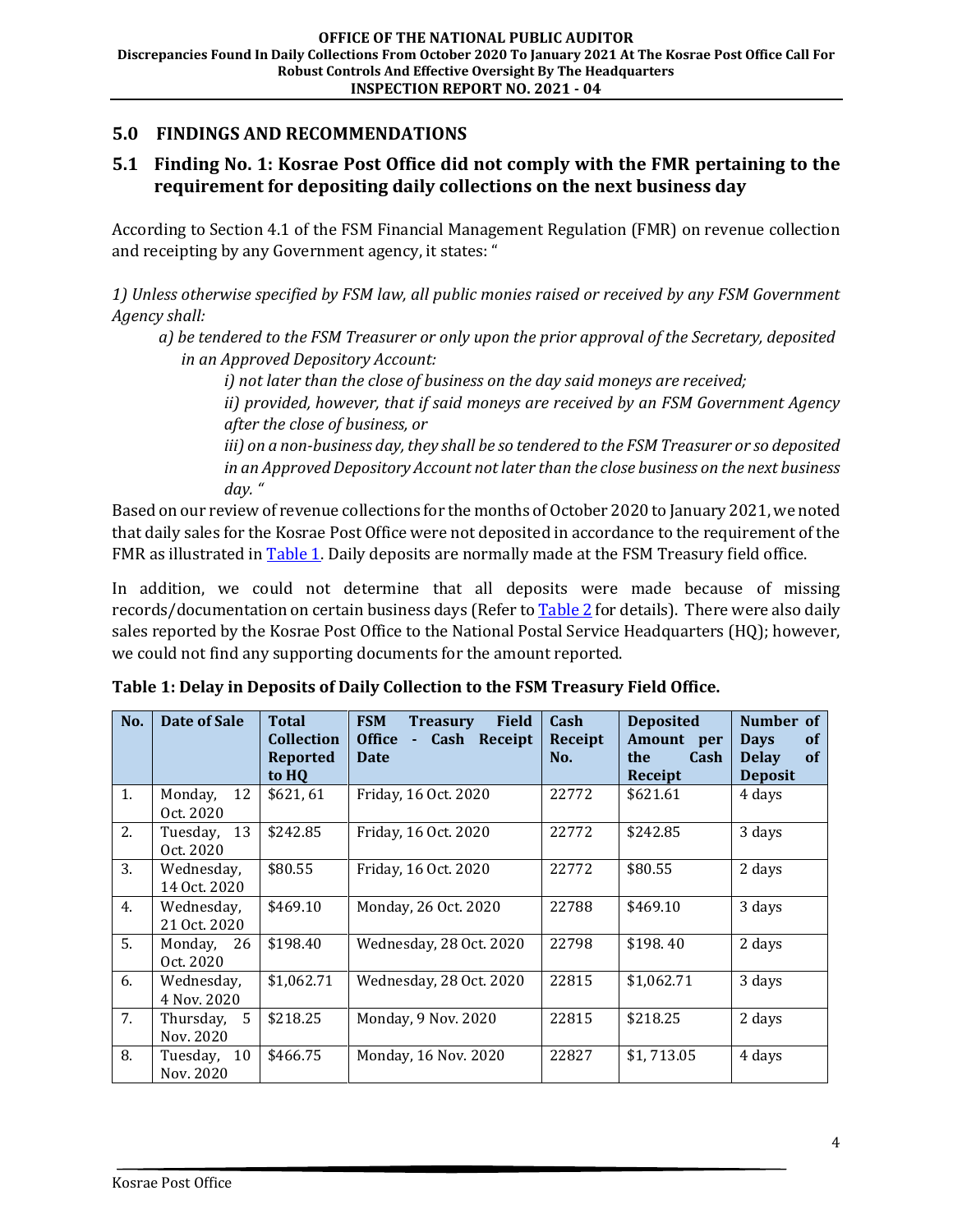#### **OFFICE OF THE NATIONAL PUBLIC AUDITOR Discrepancies Found In Daily Collections From October 2020 To January 2021 At The Kosrae Post Office Call For Robust Controls And Effective Oversight By The Headquarters INSPECTION REPORT NO. 2021 - 04**

| No. | <b>Date of Sale</b>         | <b>Total</b>      | <b>FSM</b><br><b>Field</b><br><b>Treasury</b> | Cash    | <b>Deposited</b> | Number of                |
|-----|-----------------------------|-------------------|-----------------------------------------------|---------|------------------|--------------------------|
|     |                             | <b>Collection</b> | <b>Office</b><br>Cash Receipt<br>÷,           | Receipt | Amount per       | <b>Days</b><br><b>of</b> |
|     |                             | <b>Reported</b>   | <b>Date</b>                                   | No.     | the<br>Cash      | of<br><b>Delay</b>       |
|     |                             | to HQ             |                                               |         | Receipt          | <b>Deposit</b>           |
| 9.  | Tuesday,<br>17<br>Nov. 2020 | \$874.98          | Friday, 20 Nov. 2020                          | 22834   | \$1,220.24       | 3 days                   |
| 10. | Wednesday,<br>9 Dec. 2020   | \$1,140.00        | Friday, 11 Dec. 2020                          | 22865   | \$1,140.00       | 2 days                   |
| 11. | Wednesday,<br>16 Dec. 2020  | \$376.56          | Tuesday, 5 Jan. 2021                          | 22918   | \$376.56         | 11 days                  |
| 12. | Friday,<br>18<br>Dec. 2020  | \$654.01          | Tuesday, 5 Jan. 2021                          | 22918   | \$654.01         | 10 days                  |
| 13. | Wednesday,<br>23 Dec. 2020  | \$385.77          | Tuesday, 5 Jan. 2021                          | 22918   | \$385.77         | 7 days                   |
| 14. | Tuesday, 19,<br>Jan. 2021   | \$999.07          | Friday, 29 Jan. 2021                          | 23006   | \$999.07         | 8 days                   |
| 15. | Wednesday,<br>20 Jan. 2021  | \$183.71          | Friday, 29 Jan. 2021                          | 23006   | \$183.71         | 7 days                   |
| 16. | 22<br>Friday,<br>Jan. 2021  | \$1,650.15        | Friday, 29 Jan. 2021                          | 23006   | \$1,650.15       | 5 days                   |
| 17. | 25<br>Monday,<br>Jan. 2021  | \$700.35          | Friday, 29 Jan. 2021                          | 23006   | \$700.35         | 4 days                   |
| 18. | 26<br>Tuesday,<br>Jan. 2021 | \$212.54          | Friday, 29 Jan. 2021                          | 23006   | \$212.55         | 3 days                   |

#### <span id="page-7-0"></span>**Table 2: Business days with no record of sales revenue and those with recorded sales did not have any supporting documents to support the amount reported to HQ**

| No. | <b>Date</b>              | <b>Total Collection Reported</b> |
|-----|--------------------------|----------------------------------|
|     |                          | to HQ                            |
| 1.  | Thursday, 12 Nov. 2020   | \$0.00                           |
| 2.  | Monday, 16 Nov. 2020     | \$0.00                           |
| 3.  | Wednesday, 18 Nov. 2020  | \$0.00                           |
| 4.  | Friday, 20 November 2020 | \$745.48                         |
| 5.  | Monday, 23, Nov.2020     | \$195.92                         |
| 6.  | Tuesday, 24 Nov. 2020    | \$553.15                         |
| 7.  | Wednesday, 25 Nov. 2020  | \$0.00                           |
| 8.  | Friday, 27 Nov. 2020     | \$0.00                           |
| 9.  | Monday, 30 Nov. 2020     | \$899.84                         |
| 10. | Tuesday, 1 Dec. 2020     | \$0.00                           |
| 11. | Wednesday, 2 Dec.2020    | \$174.00                         |
| 12. | Monday, 7 Dec.2020       | \$0.00                           |
| 13. | Tuesday, 8 Dec. 2020     | \$0.00                           |
| 14. | Thursday, 10 Dec. 2020   | \$0.00                           |
| 15. | Thursday, 17Dec.2020     | \$0.00                           |
| 16. | Monday, 21 Dec.2020      | \$0.00                           |
| 17. | Thursday, 24, Dec. 2020  | \$0.00                           |
| 18. | Monday, 28, Dec.2020     | \$0.00                           |
| 19. | Tuesday, 29 Dec. 2020    | \$0.00                           |
| 20. | Wednesday, 30 Dec.2020   | \$0.00                           |
| 21. | Thursday, 31 Dec.2020    | \$0.00                           |
| 22. | Tuesday, 5 Jan. 2021     | \$0.00                           |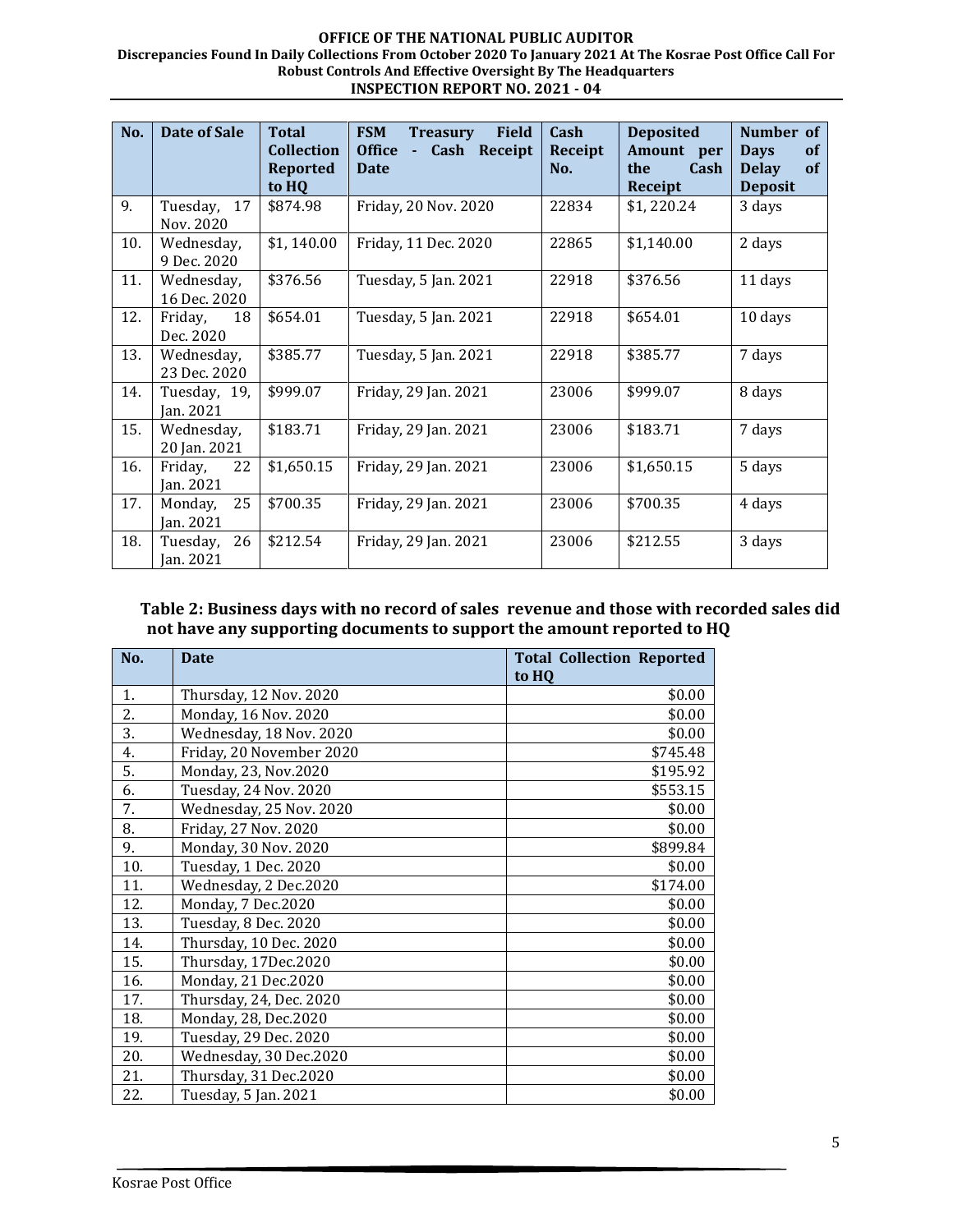#### **OFFICE OF THE NATIONAL PUBLIC AUDITOR Discrepancies Found In Daily Collections From October 2020 To January 2021 At The Kosrae Post Office Call For Robust Controls And Effective Oversight By The Headquarters INSPECTION REPORT NO. 2021 - 04**

| No.                                | <b>Date</b>             | <b>Total Collection Reported</b><br>to HO |
|------------------------------------|-------------------------|-------------------------------------------|
| 23.                                | Thursday, 7 Jan. 2021   | \$0.00                                    |
| 24.                                | Tuesday, 12 Jan. 2021   | \$0.00                                    |
| 25.                                | Thursday, 14 Jan. 2021  | \$0.00                                    |
| 26.                                | Friday, 15 Jan. 2021    | \$0.00                                    |
| 27.                                | Thursday, 21 Jan. 2021  | \$0.00                                    |
| 28.                                | Wednesday, 27 Jan. 2021 | \$543.87                                  |
| 29.                                | Thursday, 28 Jan. 2021  | \$0.00                                    |
| Total with no supporting documents |                         | \$3,112.26                                |

## <span id="page-8-0"></span>**5.1.1 Causes**

- 1. Ineffective management oversight by the Headquarters;
- 2. Lack of commitment and high absenteeism of the former Acting Postmaster (Kosrae);
- 3. Absence of documented policies and procedures to provide controls and guide staff on daily operations;
- 4. Very poor filing system; and
- 5. Shortage of staff to effectively handle the services provided by the Post Office.

## <span id="page-8-1"></span>**5.1.2 Potential Effects**

- 1. Non-compliance to the laws and regulations;
- 2. Risk of collusion;
- 3. Undetected theft, misuse and abuse of resources;
- 4. Inconsistency in carrying out the work of the Postal Service;
- 5. Low customer satisfaction;
- 6. Unaccounted revenue collections;
- 7. Low staff morale and low productivity; and
- 8. Objectives and goals of the entity may not be accomplished.

#### <span id="page-8-2"></span>**5.1.3 Recommendations**

Management at the HQ should:

- 1. Improve its oversight role to ensure it is effective and consistent;
- 2. Study the operations and identify the needs of each state Post Office and ensure that each is provided with adequate resources (manpower, office space, equipment etc.) to handle the operations and achieve expected results as required by law; and
- 3. Develop and operationalize policies and procedures to ensure consistency and compliance to the FMR.

The new and current Postmaster for Kosrae should:

- 4. Improve the processes and procedures to ensure that it is controlled and monitored effectively for an improved customer service and fully accounted transactions;
- 5. Ensure compliance to the FMR by making timely deposits of the daily revenue collection at the FSM Treasury Field Office; and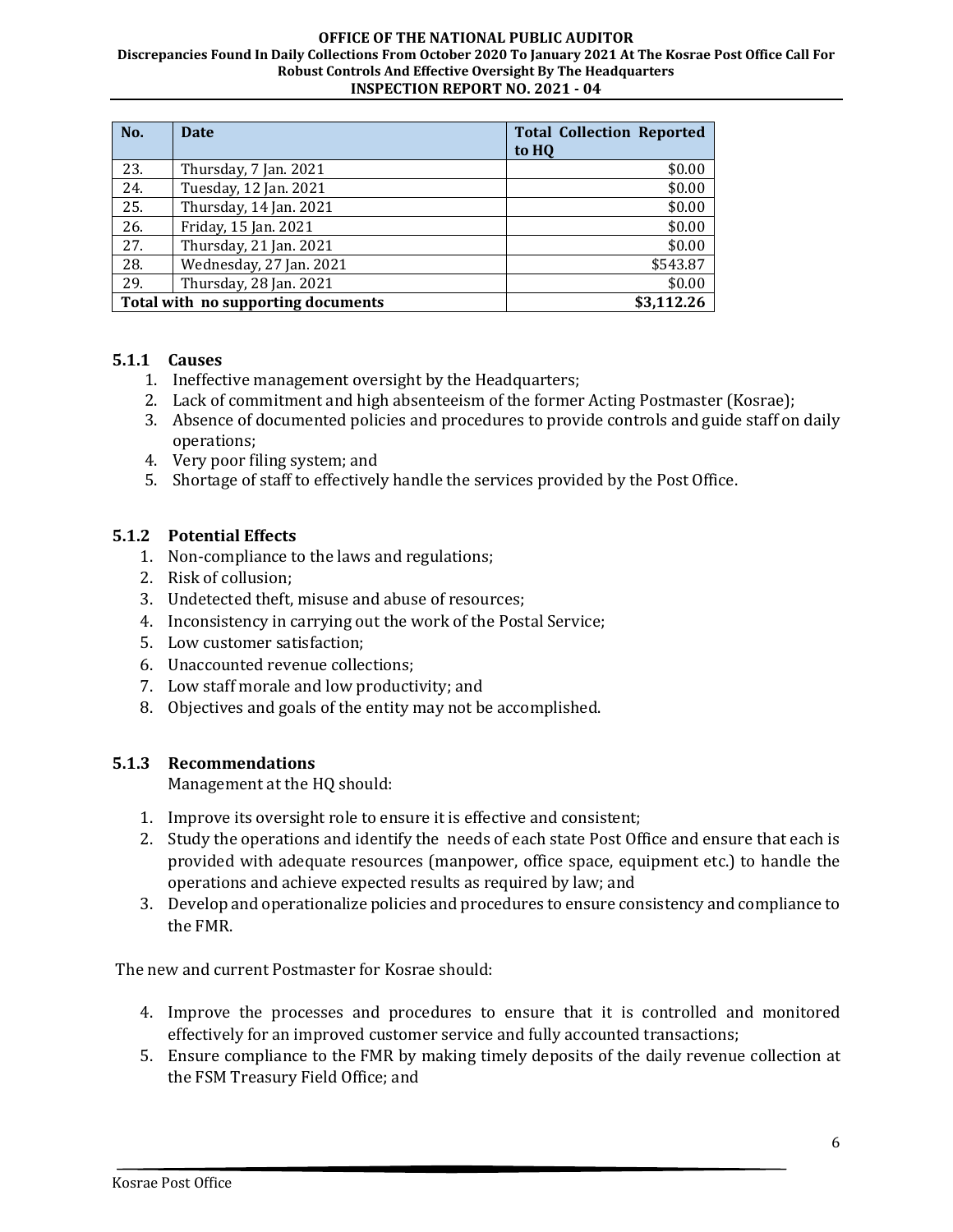6. Improve the filing system for the Post Office to ensure proper organization, ease of access, storage and service to customers.

## <span id="page-9-0"></span>**5.2 Finding No. 2: Effective oversight is necessary to ensure compliance to laws and regulations and to prevent financial loss to the National Postal Services**

Leading Practice states that "*Oversight is a matter of someone paying attention. It is meant to catch potential problems as they arise, and to make sure that nothing is being done that's likely to cause problems later. For instance, good oversight can detect illegal or unethical practices on the part of a business or government agency, pinpoint and change bad financial practices in a non-profit organization, or make sure that the public's health is protected."*

*"Oversight ensures the following:*

- *1. Accountability;*
- *2. Control quality;*
- *3. Adherence to laws and regulations;*
- *4. Control unfair treatment, corruption, illegality, and unethical behavior;*
- *5. Effectiveness of programs or efforts for which you have responsibility; and*
- *6. Help improve the well-being of everyone."*

Although there are monthly performance reports from the State Post Offices and the financial monitoring sheet that capture daily records of sales, we found that adequate internal controls and effective monitoring should be developed by the HQ due to the following issues discovered from our physical observations, review of documents and interview of staff at the Kosrae Post Office:

- 1. Non-compliance to the laws and regulations. Deposits are not made on a timely basis. (As discussed in finding 1);
- 2. No record of sales for deposits for certain business days. The inspection team could not determine whether there were cash collected for certain business day because of absence of records or documentation for the period reviewed. (As discussed in finding 1);
- 3. No proper filing system in place. Documents were scattered and it was difficult to locate supporting documents such as those for the daily collections;
- 4. Not all services provided to customers were recorded in the daily log sheets. The inspection team could not rely on the log sheet to support the actual transactions incurred on any given day due to missing documents to support the daily sales reports;
- 5. The office key for the Post Office is rotated among the clerks. This poses risk of lack of accountability when unexpected incidents occur especially if cash (kept overnight) or equipment go missing from the office;
- 6. The money safe box has not been in use for years because the combination had been forgotten. Therefore, the valuable stamps and cash collected were kept in the postal clerks' drawer at the service area and the total cash to be deposited are placed in the Postmaster's drawer for overnight safekeeping;
- 7. There are only two clerks responsible for customer service. If one clerk is absent, the other clerk will have to serve customers at the front service counter (for outgoing mails), and at the same time distribute pick-up mails at the back office. This scenario poses a risk of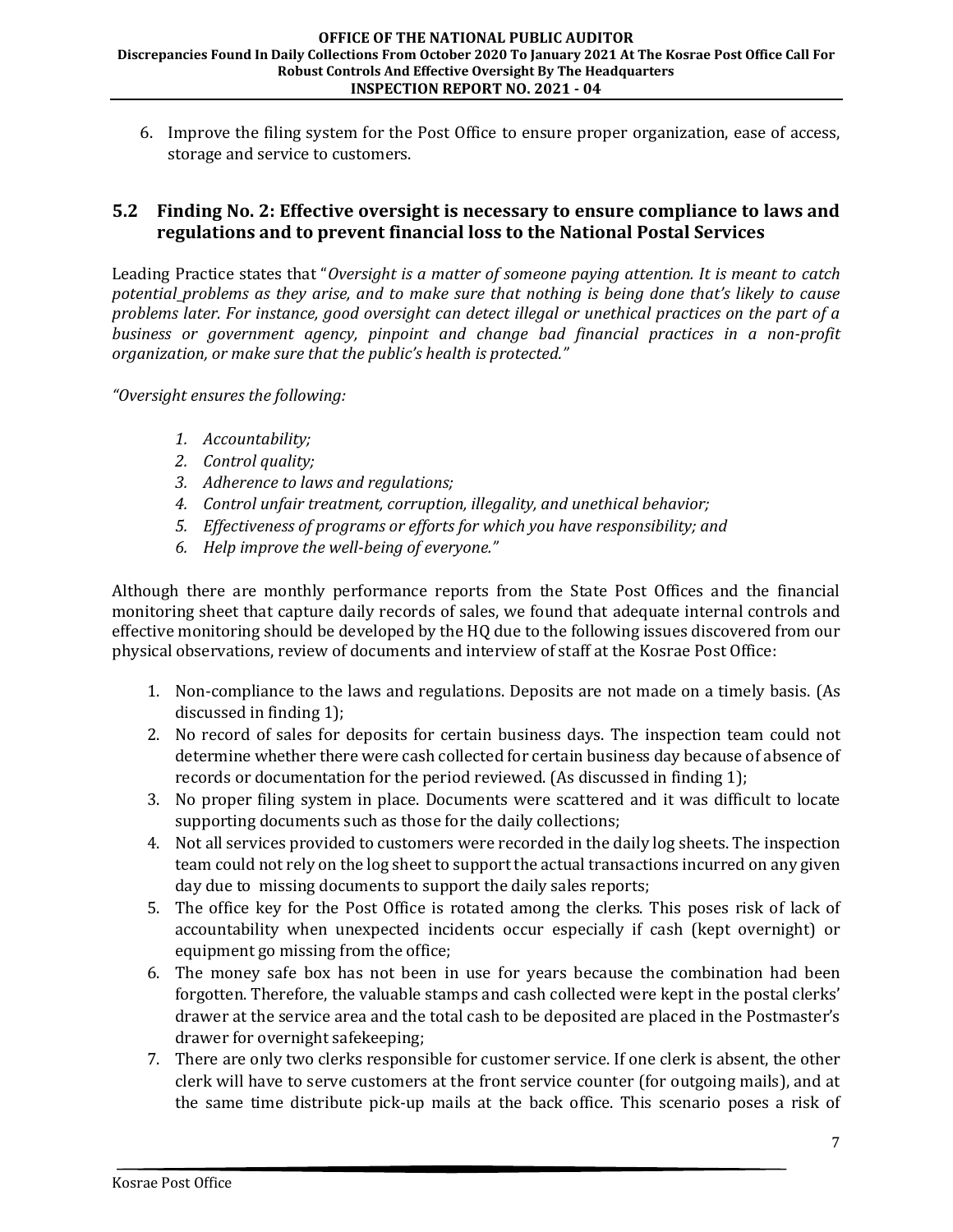undetected theft as the cash drawer (containing the cash) at the service counter is left unattended;

- 8. Staff daily attendance records are unknown as there is neither a timecard machine nor a log book to reliably capture staff attendance during business days. A timesheet report is submitted to HQ for processing of payroll; however, the reports only indicated the number of hours during a business day which then accumulates to the total hours for that pay period;
- 9. High absenteeism by the former Acting Postmaster affected operations as the daily collection (cash and checks) that had to be deposited had to be kept with the postal clerk until he (former Acting Postmaster) returns to work when he would then prepare and make the deposits;
- 10. Input of daily sales revenue into the monitoring sheet that is accessible by the HQ is not consistent. There were days on which staff did not update the monitoring sheet for HQ's record; and
- 11. Weak controls in the administration of the philatelic stamps received at the state Post Office as there were no evidence of audit report (showing the stock count and reconciliation) prior to the stamp requisition (ordering of stamps from the HQ).

## <span id="page-10-0"></span>**5.2.1 Causes**

- 1. Weak internal controls in place to ensure safeguarding of assets and effective monitoring by the HQ on Kosrae Post Office operations;
- 2. Monthly performance reporting did not capture the issues and needs of the Post Office that may warrant the attention of management;
- 3. Lack of appropriate training for staff on their duties and responsibilities;
- 4. Manual recording or logging of services provided to customers can be tedious and prone to error;
- 5. No filing system in place;
- 6. No reliable daily attendance records for staff;
- 7. Performance evaluation on State Postmasters could be ineffective;
- 8. Ineffective review of the daily sales reports by the former Postmaster; and
- 9. No documented procedures to lay out the step-by-step controls for handling the valuable stamps that are released from HQ to the state Post Offices and no effective monitoring and reconciliation of stamps by HQ.

## <span id="page-10-1"></span>**5.2.2 Potential Effects**

- 1. Undetected theft (of cash and stamps), abuse, and misuse of resources.
- 2. Issues and needs of the state Post Offices may be unknown to the HQ management and are therefore left unattended over the years;
- 3. Staff work under pressure in an environment that does not recognize their potentials, needs and therefore may force them to rationalize on committing unethical acts;
- 4. Disorganization of files/records leading to misplaced documents and frustration of staff and customers;
- 5. Skimming(stealing of cash before recoding it in the books);
- 6. Staff being paid for hours they did not work for; and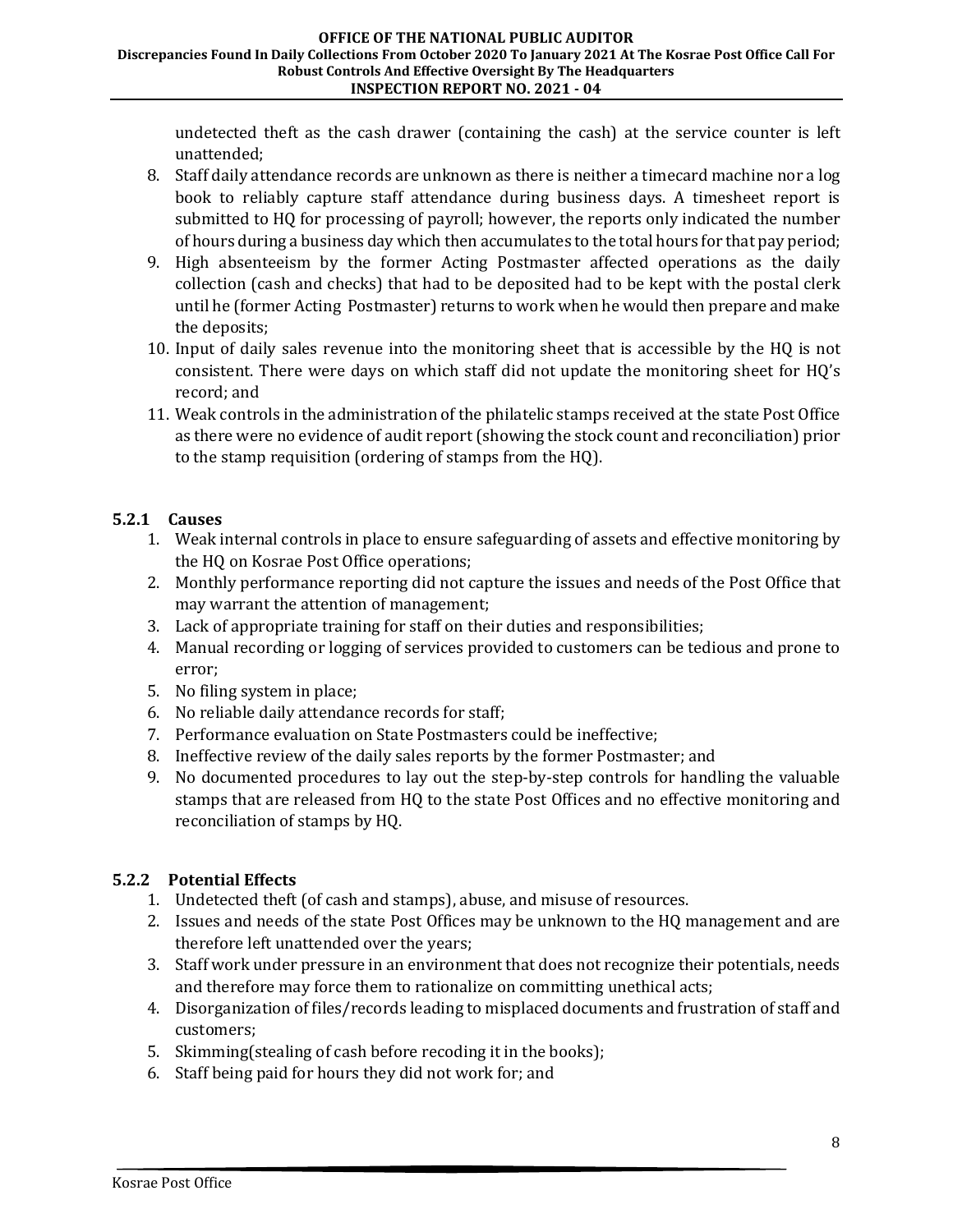7. State postmaster may not be committed to their work as there is no effective monitoring from HQ and no effective evaluation of their performance that warrants rewards.

#### <span id="page-11-0"></span>**5.2.3 Recommendations**

The Postmaster General (at HQ) should:

- 1. Strengthen the internal controls for safeguarding of assets (such as daily cash collected, stamps and fixed assets):
	- a. Develop or structure an effective monitoring mechanism to ensure that Kosrae Post Office (and other state Post Offices) carry out its operations in accordance to laws and regulations;
	- b. Develop and operationalize procedures to guide staff daily;
	- c. Strengthen the internal controls for daily sales collection receipting and deposits;
	- d. Implement strict measures for non-compliance to procedures.
- 2. Develop a reporting template that would be consistent across the state Post Offices that would capture both performance and their financial transactions;
- 3. Provide proper training for staffs to understand what is required of them and to carry out their work effectively;
- 4. Operationalize the software system for receipting of daily sales therefore minimizing manual receipting and achieving more efficiency in operations and safeguarding of assets;
- 5. Document and operationalize a procedure for proper filing of records daily;
- 6. Introduce the use of daily attendance register which should be scanned and sent to HQ to support payroll processing;
- 7. Improve and have an effective way of evaluating the performance of state Postmasters including incentive programs;
- 8. Introduce monitoring mechanisms to ensure that the state Postmasters are effectively verifying the daily sales reports and HQ to carry out enquiries on non-compliance to expected procedures; and
- 9. Properly monitor the movement of stamps and reconcile records prior to releasing stamps to the state Post Offices.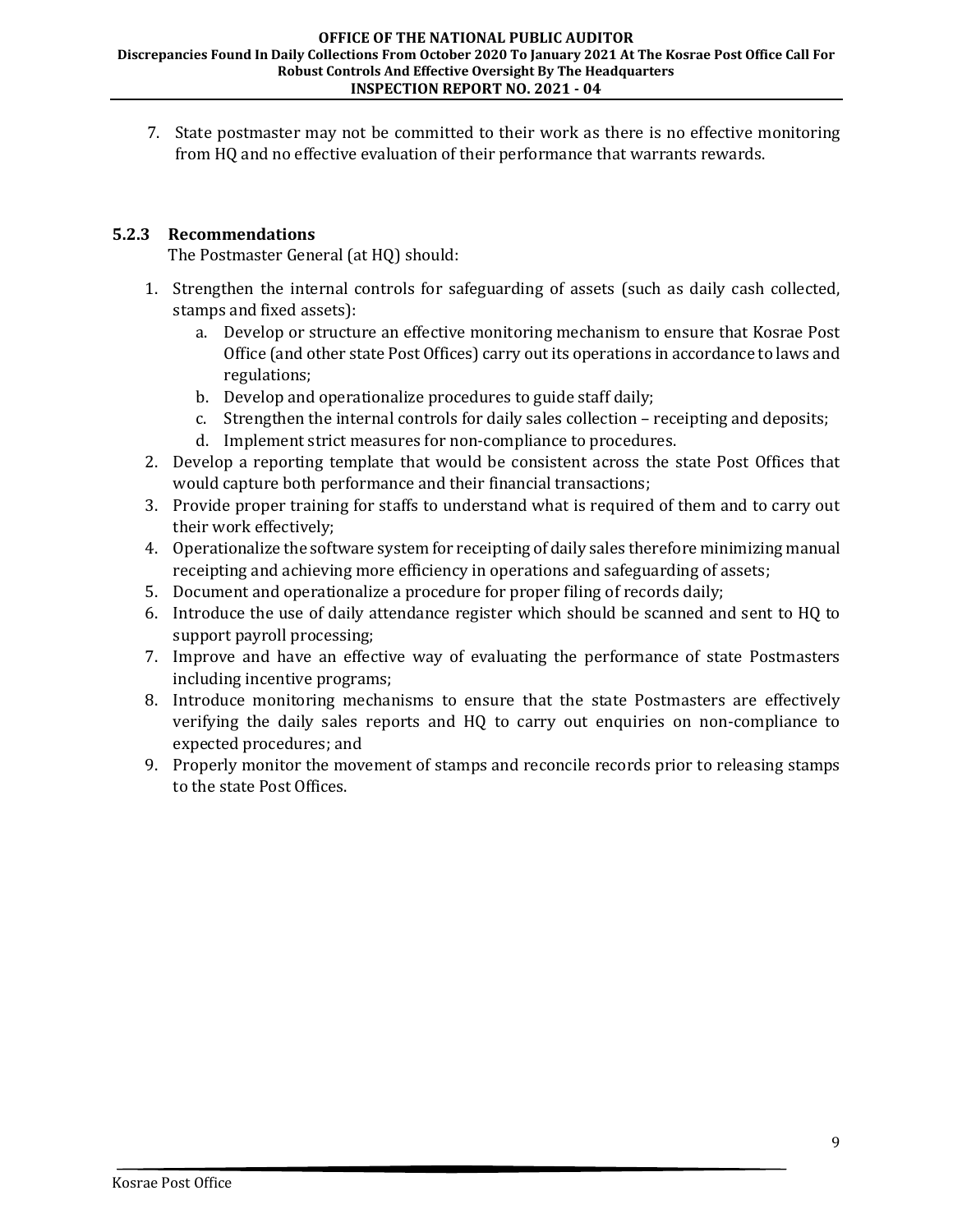#### <span id="page-12-0"></span>**6.0 MANAGEMENT RESPONSE**



**Ginger Porter Mida** Postmaster General

# **Postal Service**

FEDERATED STATES OF MICRONEIA P.O. Box 1376 Pohnpei, FM 96941-1376 Tel: (691) 320-2614/5614 Fax: (691) 320 2612

September 16, 2021

Mr. Haser Hainrick

Public Auditor

FSM National Government

Palikir Pohnpei 96941

RF: Inspection Report No. 2021-04

Dear Public Auditor Hainrick.

Thank you for entertaining the FSM Postal Services' request for an inspection of the Daily Revenue collections of the Kosrae Post Office covering October 2020 to January 2021. I have reviewed the findings and recommendations in the inspection report and below is FSM Postal Service's response.

5.1 Finding No. 1: Kosrae Post Office did not comply with the FMR pertaining to the requirement for depositing daily collections on the next business day

5.2 Finding No. 2: Effective oversight is necessary to ensure compliance to laws and regulations and to prevent financial loss to the FSM Postal Services

The FSM Postal Service does its monitoring of the stations collections through the maintenance of a online spreadsheet that is shared with all postmasters for entry of their daily collections monitored by headquarters. Additionally, the stations are also required to submit hard copies of the stations daily collections, for the kosae, chuuk and yap, via e-mail or mail. The supporting documentation is then reconciled with the online monitoring sheet and aged to determine accurateness and aging. Once a station is identified as being in violation of the financial management regulations, the station is contacted via e-mail or phone for justification of violation. Attempts made via e-mail and phone with kosrae post office for justification was unsuccessful. Given the restriction of travel, headquarters could not sent staff on site to look into the matter.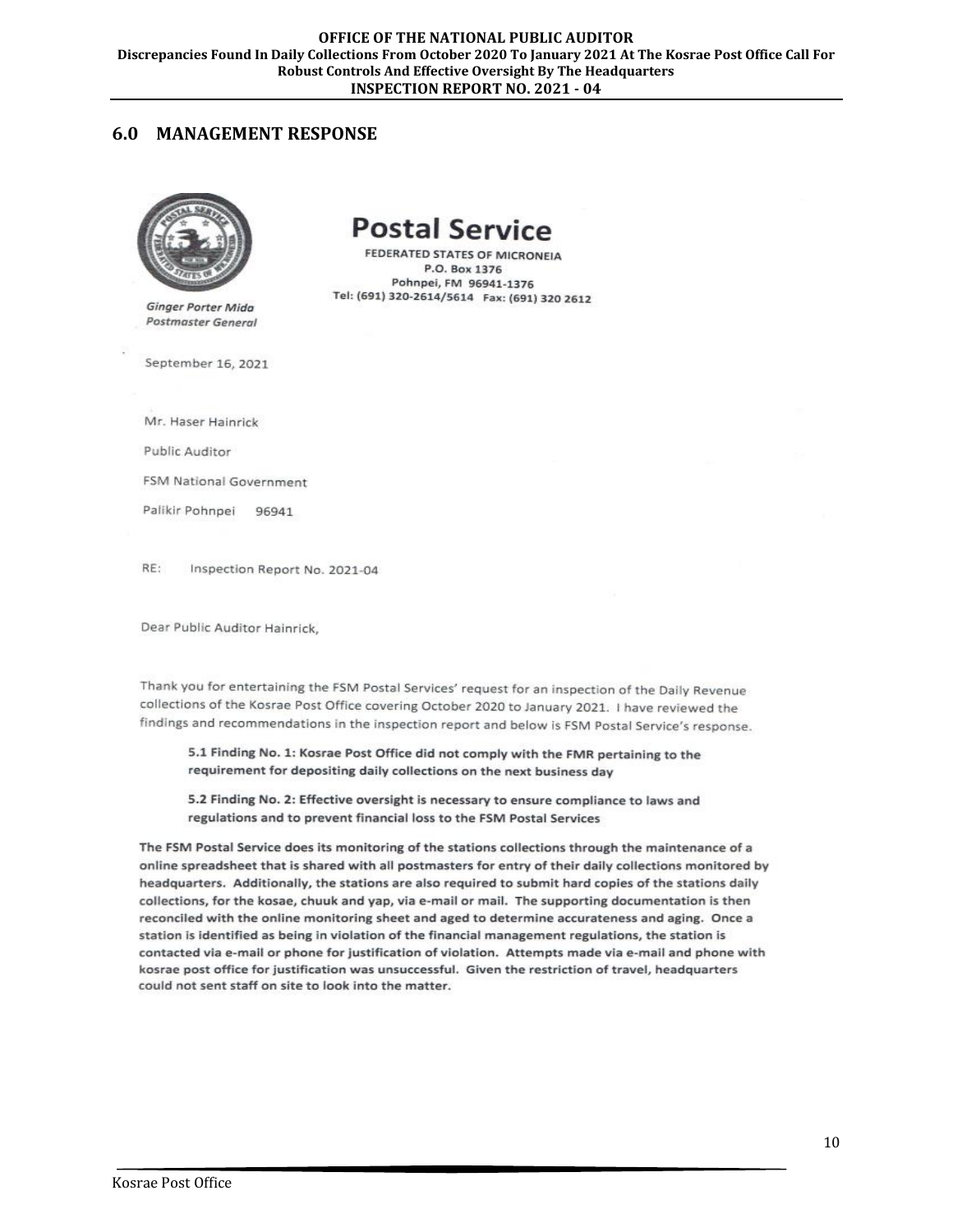#### **OFFICE OF THE NATIONAL PUBLIC AUDITOR Discrepancies Found In Daily Collections From October 2020 To January 2021 At The Kosrae Post Office Call For Robust Controls And Effective Oversight By The Headquarters INSPECTION REPORT NO. 2021 - 04**

In summary, FSM Postal Service concurs with the findings and as recommended in the inspection report will be re-assessing the needs and overall procedures of its operations and issuing procedures and guidelines to ensure compliance with rules, laws and regulations.

Thank you

Postmaster General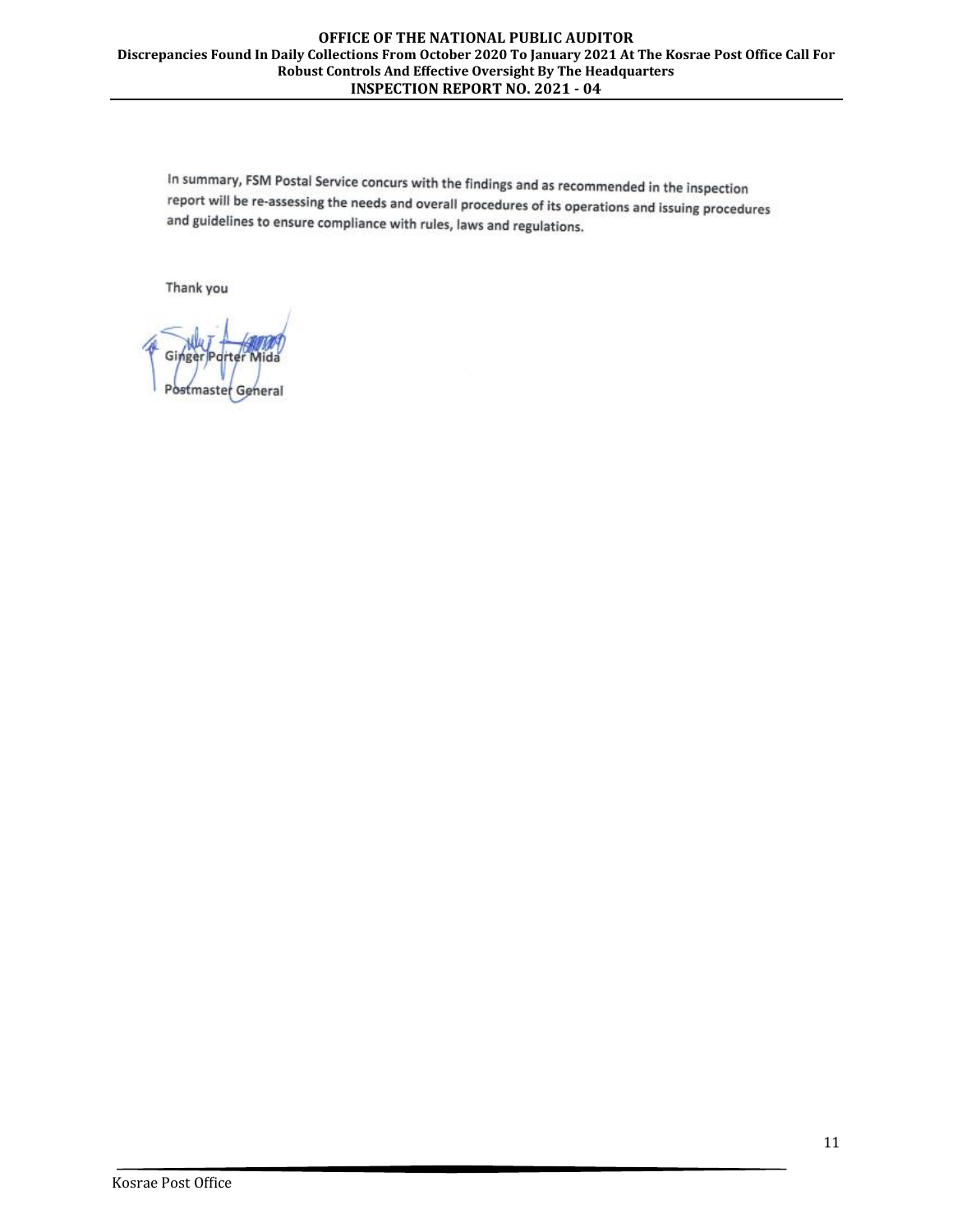## <span id="page-14-0"></span>**7.0 ONPA EVALUATION OF MANAGEMENT RESPONSE**

We requested for management response from the Management of the National Postal Services including the Postmaster at the Kosrae Post Office. A combined [response](#page-12-0) was received where they generally agreed with the findings and recommendations in the report. Management also provided assurance that they will be assessing the needs and overall procedures of its operation and issuing procedures and guidelines to ensure compliance with rules, laws, and regulations.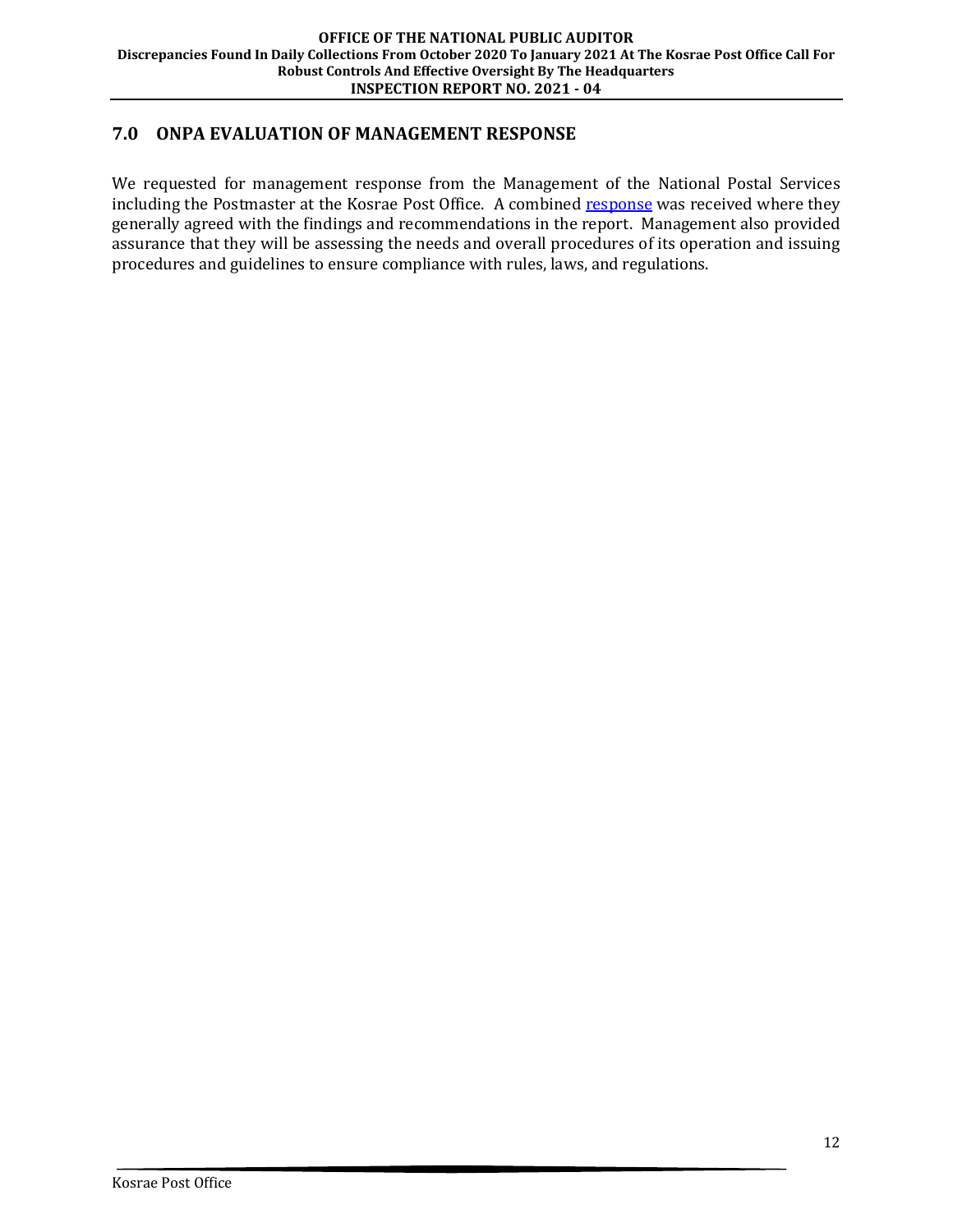## 8.0 NATIONAL PUBLIC AUDITOR COMMENTS

We would like to thank the management from National Postal Services and staff of the Kosrae Post Office for their assistance and cooperation during the course of the inspection. We commend Management for reaching out to our office for assistance to independently review the collections and relevant processes at Kosrae post office.

We have provided copies of the final inspection report to the FSM President and Members of the FSM Congress, the Secretary of Finance and Administration and the Postmaster General for the National Postal Services for their use and information. Furthermore, we will make copies available to other interested parties upon request.

If there are any questions or concerns regarding this report, please do not hesitate to contact our office. Contact information for the office can be found on the last page of this report along with the National Public Auditor and staff that prepared this report.

m

Haser H. Hainrick National Public Auditor

September 21, 2021